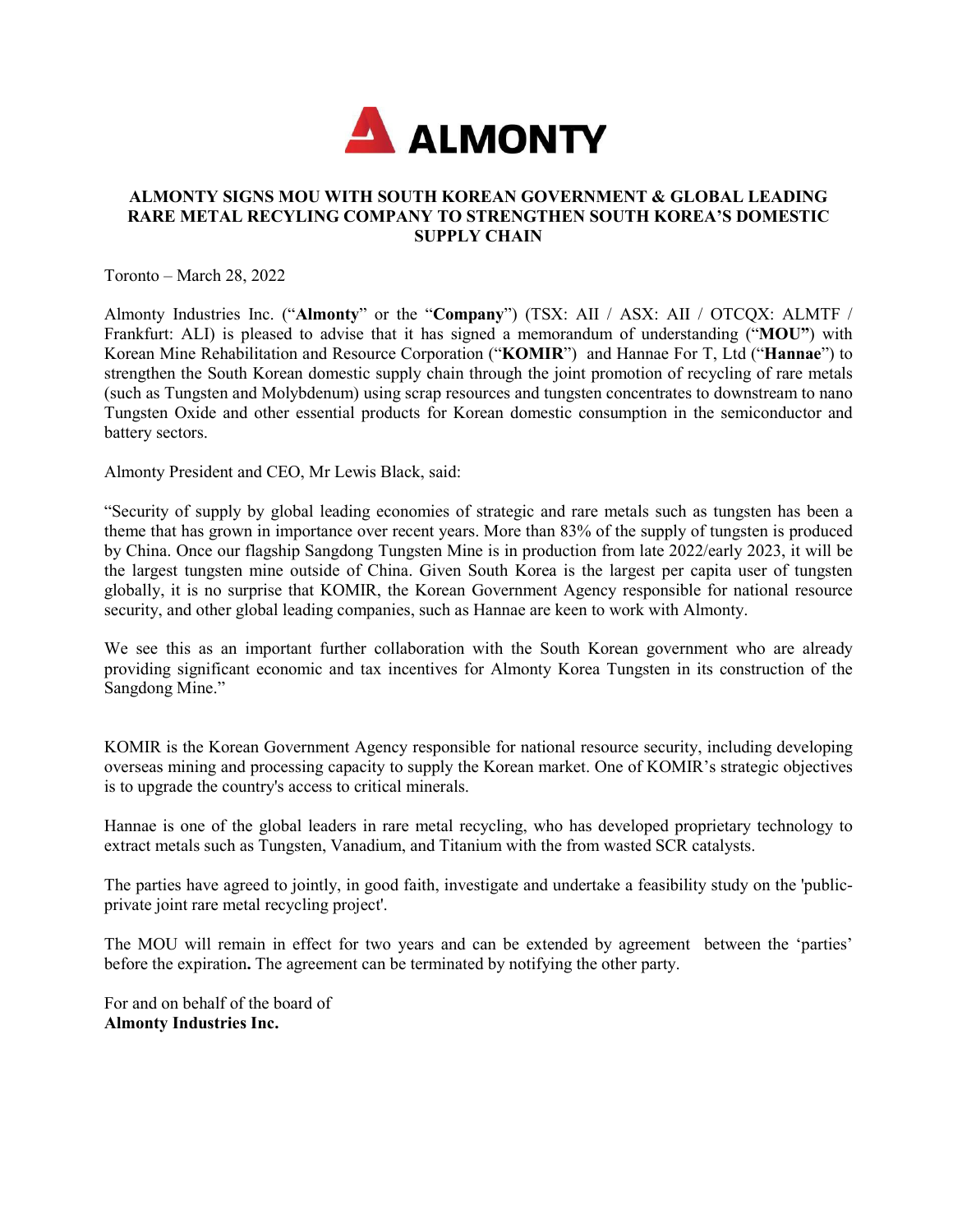#### **About Almonty**

The principal business of Toronto, Canada-based Almonty Industries Inc. is the mining, processing and shipping of tungsten concentrate from its Los Santos Mine in western Spain and its Panasqueira mine in Portugal as well asthe development of its Sangdong tungsten mine in Gangwon Province, South Korea and the development of the Valtreixal tin/tungsten project in north western Spain. The Los Santos Mine was acquired by Almonty in September 2011 and is located approximately 50 kilometres from Salamanca in western Spain and produces tungsten concentrate. The Panasqueira mine, which has been in production since 1896, is located approximately 260 kilometres northeast of Lisbon, Portugal, was acquired in January 2016 and produces tungsten concentrate. The Sangdong mine, which was historically one of the largest tungsten mines in the world and one of the few long-life, high-grade tungsten deposits outside of China, was acquired in September 2015 through the acquisition of a 100% interest in Woulfe Mining Corp. Almonty owns 100% of the Valtreixal tin-tungsten project in northwestern Spain. Further information about Almonty's activities may be found at [www.almonty.com a](http://www.almonty.com/)nd under Almonty's profileat [www.sedar.com.](http://www.sedar.com/)

## **For further information, please contact:**

Lewis Black Chairman, President and CEO Telephone: +1 647 438-9766 Email: [info@almonty.com](mailto:info@almonty.com)

## **Legal Notice**

The release, publication or distribution of this announcement in certain jurisdictions may be restricted by law and therefore persons in such jurisdictions into which this announcement is released, published or distributed should inform themselves about and observe such restrictions.

Neither the TSX nor its Regulation Services Provider (as that term is defined in the policies of the TSX) accepts responsibility for the adequacy or accuracy of this release.

## **Disclaimer for Forward-Looking Information**

When used in this press release, the words "estimate", "project", "belief", "anticipate", "intend", "expect", "plan", "predict", "may" or "should" and the negative of these words or such variations thereon or comparable terminology are intended to identify forward-looking statements and information. These statements and information are based on management's beliefs, estimates and opinions on the date that statements are made and reflect Almonty's current expectations.

Forward-looking statements are subject to known and unknown risks, uncertainties and other factors that may cause the actual results, level of activity, performance or achievements of Almonty to be materially different from those expressed or implied by such forward-looking statements, including but not limited to: any specific risks relating to fluctuations in the price of ammonium para tungstate ("APT") from which the sale price of Almonty's tungsten concentrate is derived, actual results of mining and exploration activities, environmental, economic and political risks of the jurisdictions in which Almonty's operations are located and changes in project parameters as plans continue to be refined, forecasts and assessments relating to Almonty's business, credit and liquidity risks, hedging risk, competition in the mining industry, risks related to the market price of Almonty's shares, the ability of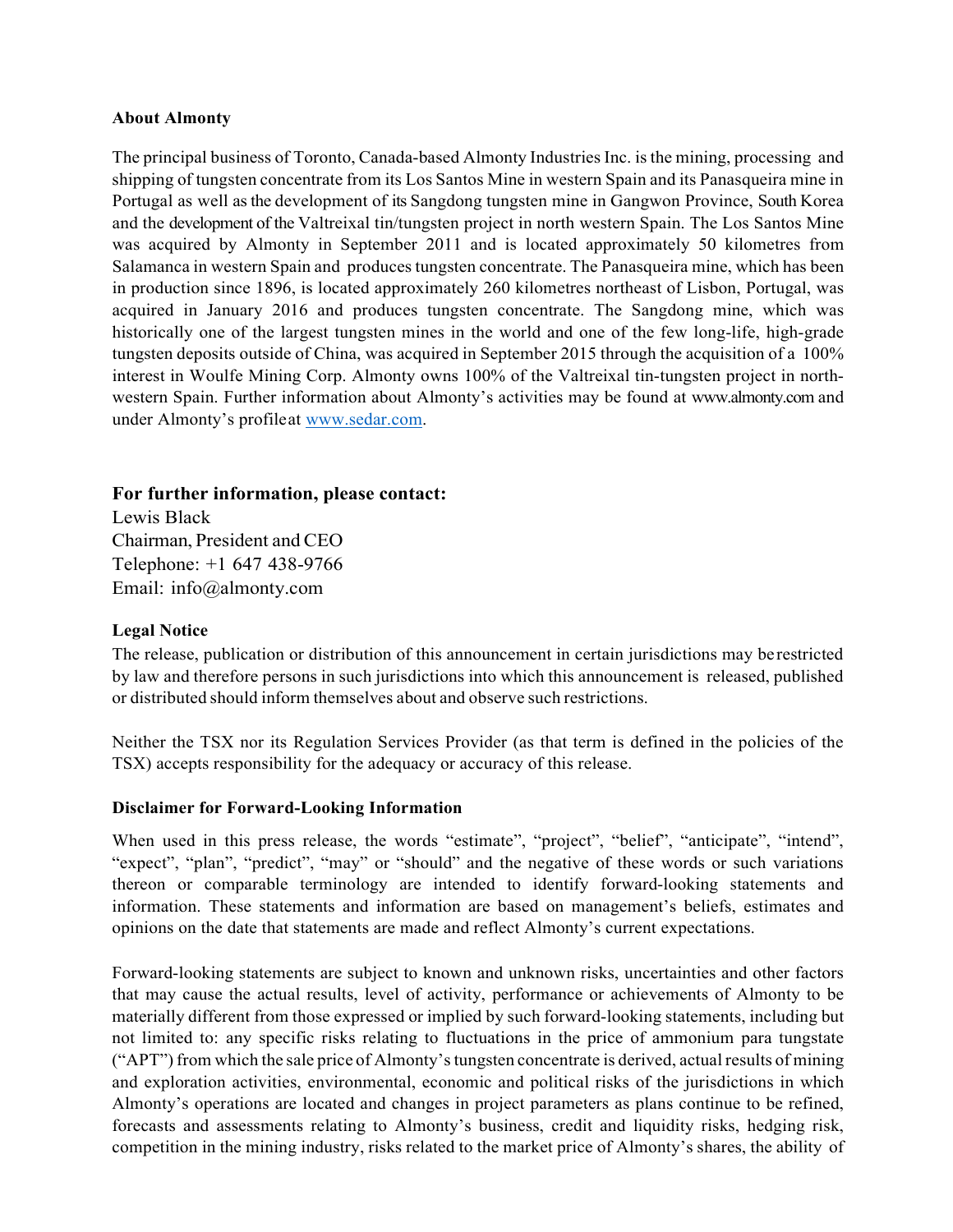Almonty to retain key management employees or procure the services of skilled and experienced personnel, risks related to claims and legal proceedings against Almonty and any of its operating mines, risks relating to unknown defects and impairments, risks related to the adequacy of internal control over financial reporting, risks related to governmental regulations, including environmental regulations, risks related to international operations of Almonty, risks relating to exploration, development and operations at Almonty's tungsten mines, the ability of Almonty to obtain and maintain necessary permits, the ability of Almonty to comply with applicable laws, regulations and permitting requirements, lack of suitable infrastructure and employees to support Almonty's mining operations, uncertainty in the accuracy of mineral reserves and mineral resources estimates, production estimates from Almonty's mining operations, inability to replace and expand mineral reserves, uncertainties related to title and indigenous rights with respect to mineral properties owned directly or indirectly by Almonty, the ability of Almonty to obtain adequate financing, the ability of Almonty to complete permitting, construction, development and expansion, challenges related to global financial conditions, risks related to future sales or issuance of equity securities, differences in the interpretation or application of tax laws and regulations or accounting policies and rules and acceptance of the TSX of the listing of Almonty shares on the TSX.

Forward-looking statements are based on assumptions management believes to be reasonable, including but not limited to, no material adverse change in the market price of ammonium para tungstate (APT), the continuing ability to fund or obtain funding for outstanding commitments, expectations regarding the resolution of legal and tax matters, no negative change to applicable laws, the ability to secure local contractors, employees and assistance as and when required and on reasonable terms, and such other assumptions and factors as are set out herein. Although Almonty has attempted to identify important factors that could cause actual results, level of activity, performance or achievements to differ materially from those contained in forward-looking statements, there may be other factors that cause results, level of activity, performance or achievements not to be as anticipated, estimated or intended. There can be no assurance that forward-looking statements will prove to be accurate and even if events or results described in the forward-looking statements are realized or substantially realized, there can be no assurance that they will have the expected consequences to, or effects on, Almonty. Accordingly, readers should not place undue reliance on forward-looking statements and are cautioned that actual outcomes may vary.

Investors are cautioned against attributing undue certainty to forward-looking statements. Almonty cautions that the foregoing list of material factors is not exhaustive. When relying on Almonty's forward-looking statements and information to make decisions, investors and others should carefully consider the foregoing factors and other uncertainties and potential events.

Almonty has also assumed that material factors will not cause any forward-looking statements and information to differ materially from actual results or events. However, the list of these factors is not exhaustive and is subject to change and there can be no assurance that such assumptions will reflect the actual outcome of such items or factors.

**THE FORWARD-LOOKING INFORMATION CONTAINED IN THIS PRESS RELEASE REPRESENTS THE EXPECTATIONS OF ALMONTY AS OF THE DATE OF THIS PRESS RELEASE AND, ACCORDINGLY, IS SUBJECT TO CHANGE AFTER SUCH DATE. READERS SHOULD NOT PLACE UNDUE IMPORTANCE ON FORWARD-LOOKING INFORMATION AND SHOULD NOT RELY UPON THIS INFORMATION AS OF ANY OTHER DATE. WHILE ALMONTY MAY ELECT TO, IT DOES NOT UNDERTAKE TO UPDATE THIS INFORMATION AT ANY PARTICULAR TIME**